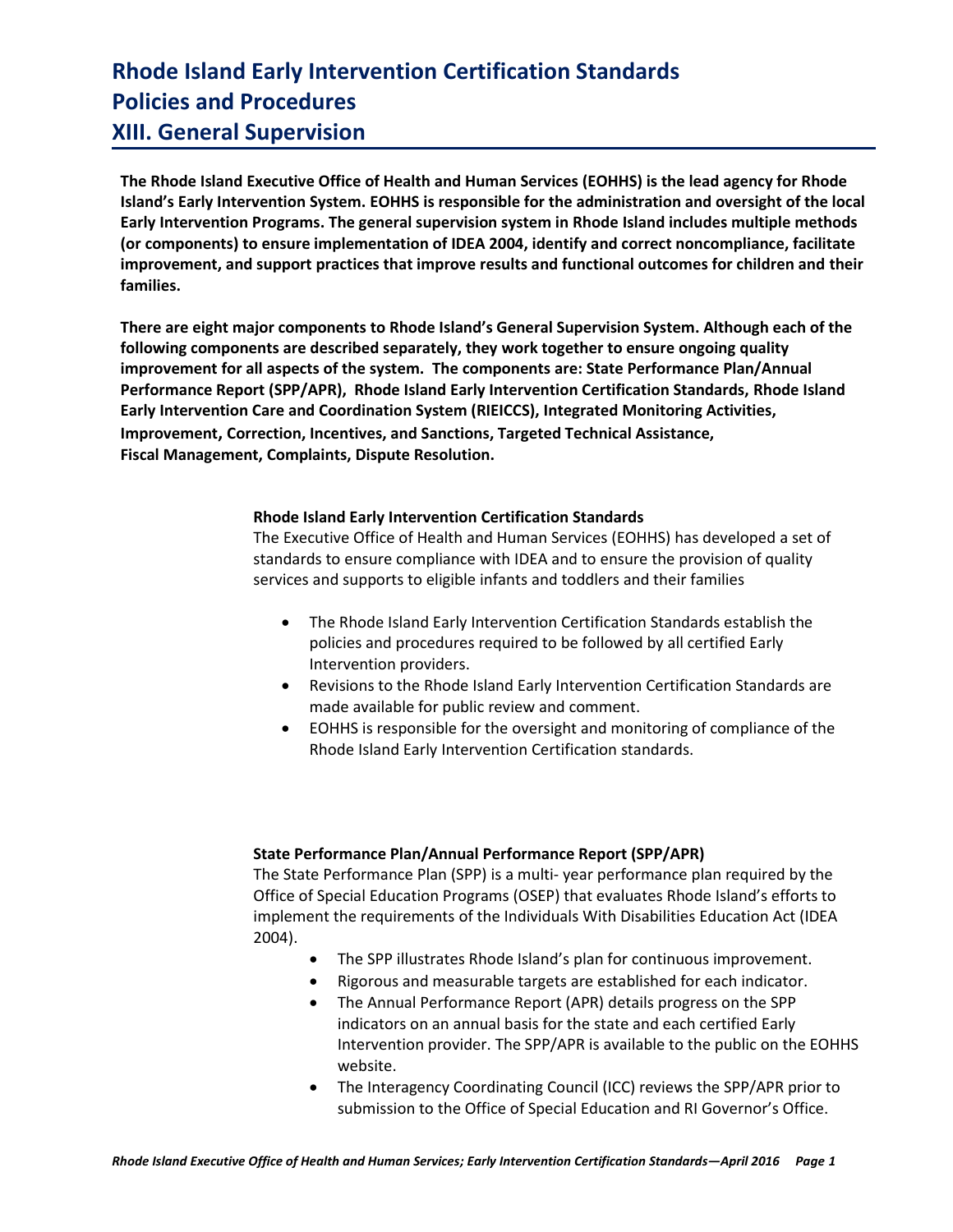### **Rhode Island Early Intervention Care and Coordination System (RIEICCS)**

EOHHS uses a statewide data system to monitor and improve the performance of all certified Early Intervention providers.

- Providers are responsible for entering information into a secure, web based data system known as the Rhode Island Early Intervention Care Coordination System (RIEICCS), powered by Welligent. Providers are responsible for the entry of accurate, reliable and valid information.
- Data from this system is utilized for monitoring and reporting in the SPP/APR.
- Early Intervention providers must have a Quality Assurance Plan which includes a process for correction of errors, and utilizing reports in the system to improve their data.
- The data system includes a number of standard management reports. Data is verified through annual on-site monitoring.

### **Integrated Monitoring Activities**

Program monitoring is conducted to measure the performance of Early Intervention providers in meeting IDEA requirements and compliance with the Rhode Island Early Intervention Certification Standards. EOHHS utilizes multiple methods including but not limited to self-assessments; examination of program data and site visits to monitor certified Early Intervention providers for both compliance and quality. EOHHS monitors all programs annually regarding SPP/APR indicators and other related requirements and priority areas identified by the state.

#### **Annual Program Self-Assessments**

- Self-Assessments are conducted annually by each certified provider by examining 10% (or 20 records, whichever is greater) of the records of all children referred and enrolled during January 1-June 30 (or at least 20 records).25% of these records (or no less than 10) are children enrolled in the reporting period who are 28-33 months of age.
- EOHHS provides programs a format for the self-assessment. Criteria for compliance are specified. A random selection of records is identified for review.
- The Self-Assessment is intended to serve as both an internal quality assurance tool and to report on adherence to Part C IDEA requirements and performance standards/targets as set forth in the RI Early Intervention Certification Standards and the RI State Performance Plan.

#### **Annual Data Review**

- EOHHS conducts an annual review of data for all required indicators as well as other related requirements. The reporting period is July 1-June 30.
- EOHHS compares the annual review to the self-assessment results to verify self-assessment data provided.

#### **Site Visits**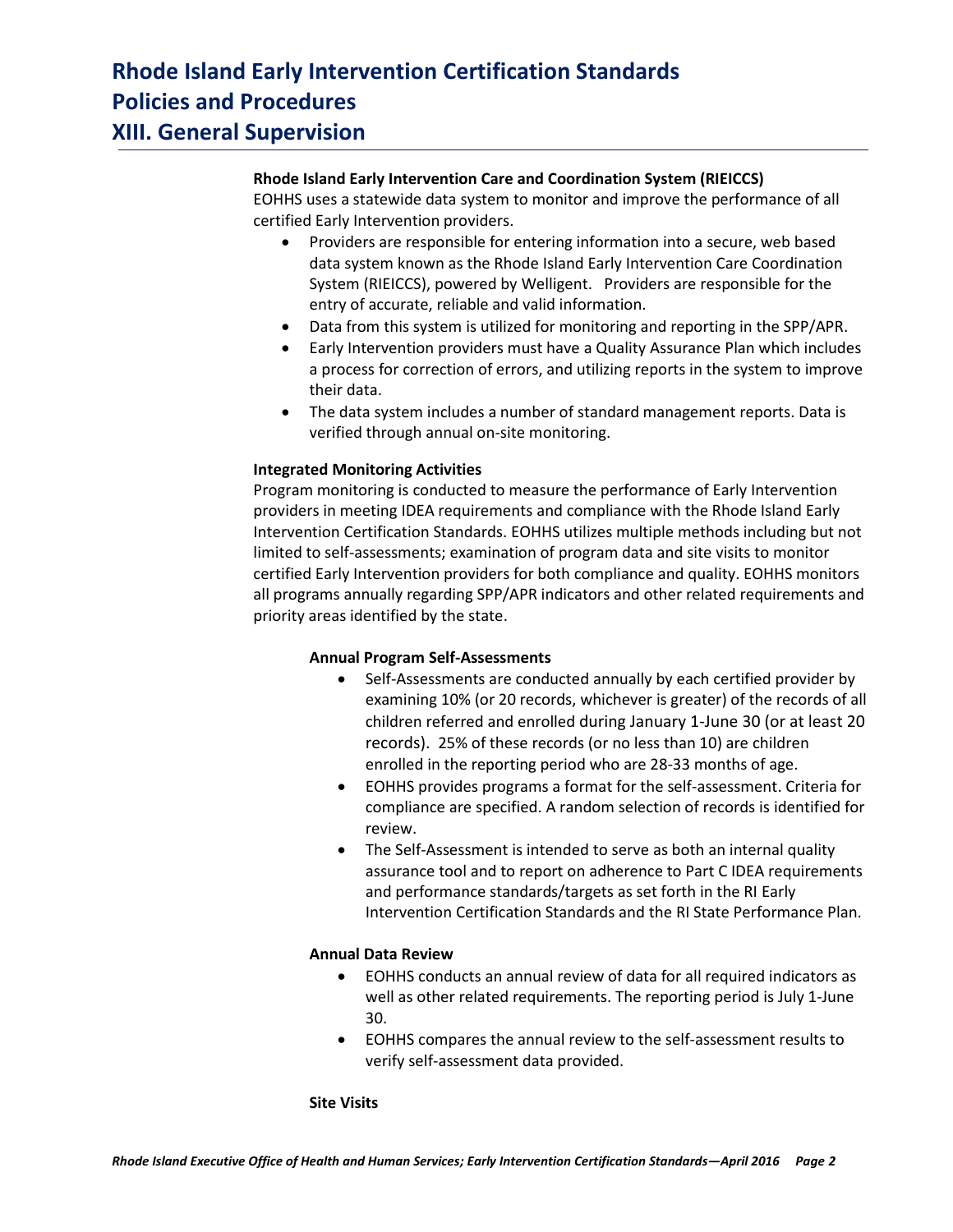**XIII. General Supervision**

- EOHHS conducts annual on-site visits for all providers.
- On-site monitoring includes file reviews, program interviews, and additional activities as determined necessary by EOHHS.
- The state verifies the self-assessment data by examining the actual record for at least 25% of the self-assessment data.
- Any discrepancy between the EOHHS review of a record and the selfassessment is discussed with the provider and technical assistance is provided when necessary.
- All federal compliance indicators are expected to be at 100%. The federal definition of a finding is any record with identified noncompliance to a requirement of IDEA.

## **Findings Identified**

- **-** If a finding of non-compliance is identified through focused monitoring or by any other means, the program must submit a Corrective Action Plan (CAP) specific to each finding and must include:
	- -A description of the factors that contributed to the noncompliance (root cause);
	- -A description of how the finding will be corrected; Specific steps to be taken, by whom; and by what date.
- **-** Technical assistance is available to providers to complete an effective root cause analysis of the non-compliance, for the development of the plan(s), and to support correction of non-compliance.
- **-** The Corrective Action Plan must be submitted to EOHHS for approval.
- **-** Training and technical assistance will also be offered or required based on the level of non-compliance.

## **Closing of a Finding**

- **-** Providers are required to submit evidence of correction (i.e. completion of agreed upon activities, progress reports, and data sample) to EOHHS no later than one year from the date the letter of finding was issued.
- **-** EOHHS, upon verification of the evidence of correction will close the finding. EOHHS will send written documentation of the closing of finding to the provider. If a provider does not demonstrate correction of non-compliance within one year, enforcement actions will be imposed including sanctions Additional reporting requirements;
- **-** Specific directives to address the root cause for the noncompliance;
- **-** Increased ongoing on-site monitoring and technical assistance;
- **-** Closure to new-referrals;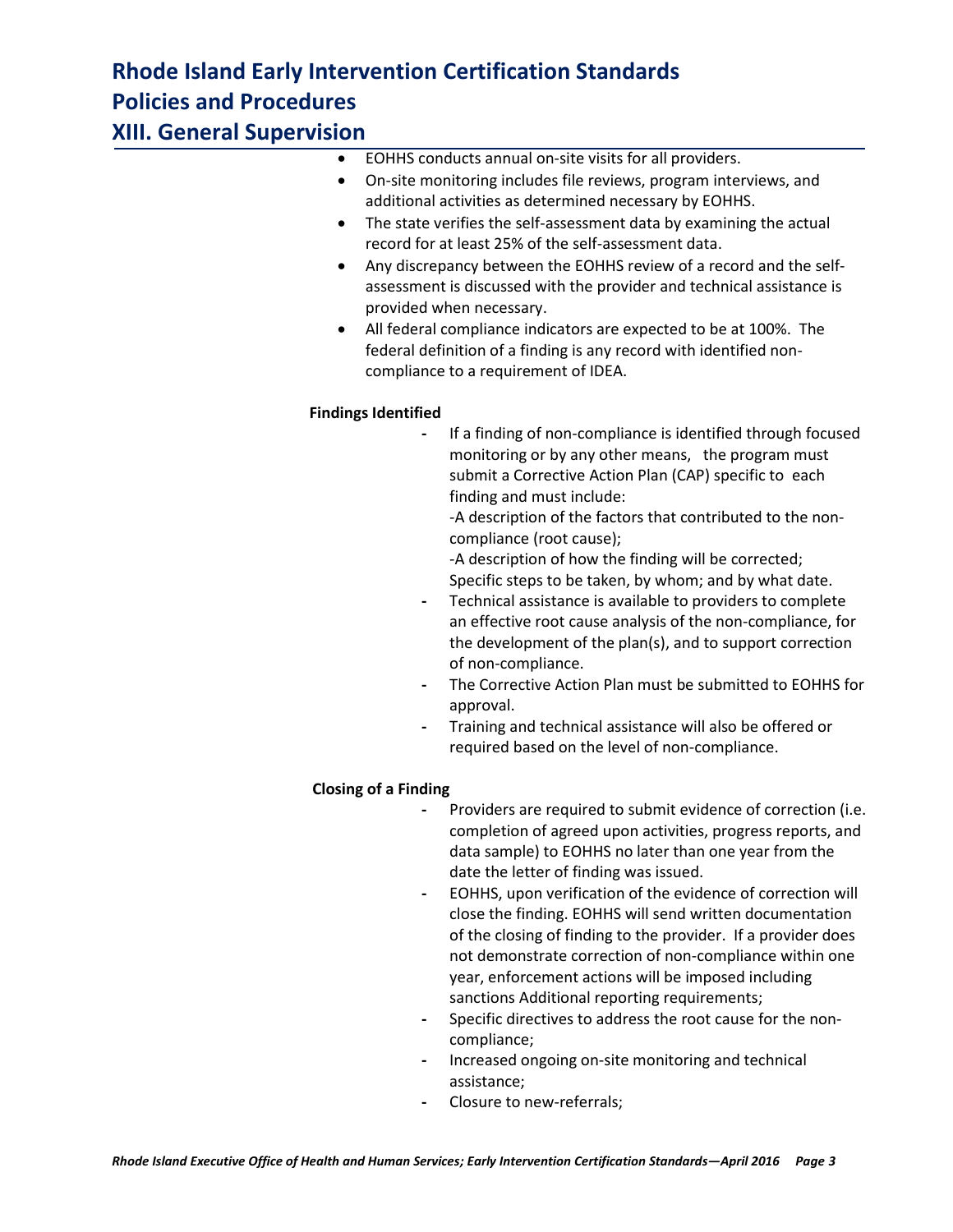| XIII. General Supervision |                                                                                                                                                                                                                                                                                                                                                                                                                                                                                                                                                                                                                                                                                                                                                                                                                                                                                                                                                                                                                                                                                                                                                                                                                                                                                     |
|---------------------------|-------------------------------------------------------------------------------------------------------------------------------------------------------------------------------------------------------------------------------------------------------------------------------------------------------------------------------------------------------------------------------------------------------------------------------------------------------------------------------------------------------------------------------------------------------------------------------------------------------------------------------------------------------------------------------------------------------------------------------------------------------------------------------------------------------------------------------------------------------------------------------------------------------------------------------------------------------------------------------------------------------------------------------------------------------------------------------------------------------------------------------------------------------------------------------------------------------------------------------------------------------------------------------------|
|                           | Financial sanctions;                                                                                                                                                                                                                                                                                                                                                                                                                                                                                                                                                                                                                                                                                                                                                                                                                                                                                                                                                                                                                                                                                                                                                                                                                                                                |
|                           | Change of certification status to provisional certification;                                                                                                                                                                                                                                                                                                                                                                                                                                                                                                                                                                                                                                                                                                                                                                                                                                                                                                                                                                                                                                                                                                                                                                                                                        |
|                           | and termination of certification.                                                                                                                                                                                                                                                                                                                                                                                                                                                                                                                                                                                                                                                                                                                                                                                                                                                                                                                                                                                                                                                                                                                                                                                                                                                   |
|                           | <b>Termination of Certification Status</b>                                                                                                                                                                                                                                                                                                                                                                                                                                                                                                                                                                                                                                                                                                                                                                                                                                                                                                                                                                                                                                                                                                                                                                                                                                          |
|                           | The provision of Early Intervention services may be<br>terminated by a certified Provider with at least sixty (60)<br>days prior written notice to EOHHS. The provider must send<br>any request for termination to: The RI Executive Office of<br>Health and Human Services, Part C Coordinator, Hazard<br>Bldg #74 1st Floor, West Road, Cranston, RI 02920. In such<br>an event the Provider is responsible for the development<br>and implementation of a transition plan for all enrolled<br>families to other Certified EI Providers.<br>The provision of Early Intervention services may be<br>terminated by EOHHS by revoking the certification status of<br>an EI provider. Continued uncorrected non-compliance by a<br>provider may result in sanctions by EOHHS up to and<br>including revoking the certification. In such an event,<br>EOHHS will provide at least 60 days' notice. It is the<br>responsibility of the provider to ensure the transition of all<br>families to other providers.<br>EOHHS reserves the right to immediately terminate a<br>$\overline{\phantom{a}}$<br>provider's certification status in response to events (i.e. loss<br>of license; criminal charges) that in any way impair the<br>provider's ability to provide Early Intervention. |
|                           | <b>Targeted Performance Improvement</b>                                                                                                                                                                                                                                                                                                                                                                                                                                                                                                                                                                                                                                                                                                                                                                                                                                                                                                                                                                                                                                                                                                                                                                                                                                             |
|                           | Targeted performance improvement is used by the State as                                                                                                                                                                                                                                                                                                                                                                                                                                                                                                                                                                                                                                                                                                                                                                                                                                                                                                                                                                                                                                                                                                                                                                                                                            |
|                           | part of focused monitoring for areas identified by the state<br>in need of improvement which are not compliance<br>indicators but related to results indicators or performance.<br>Data sources may include annual self-assessment, or a<br>targeted review of written materials such as the<br>Individualized Family Service Plan or Services Rendered<br>Forms.<br>When an indicator targeted for improvement is not met a<br>Performance Improvement Plan (PIP) is required to address<br>the performance area in need of change; improvement                                                                                                                                                                                                                                                                                                                                                                                                                                                                                                                                                                                                                                                                                                                                    |
|                           | strategies to be implemented and identification of the<br>specific data which will indicate improvement. Training and<br>technical assistance is offered.<br>Performance Improvement Plans are submitted to EOHHS<br>for approval and a final progress report including data                                                                                                                                                                                                                                                                                                                                                                                                                                                                                                                                                                                                                                                                                                                                                                                                                                                                                                                                                                                                        |

for approval and a final progress report including data related to improvement must be submitted by the provider.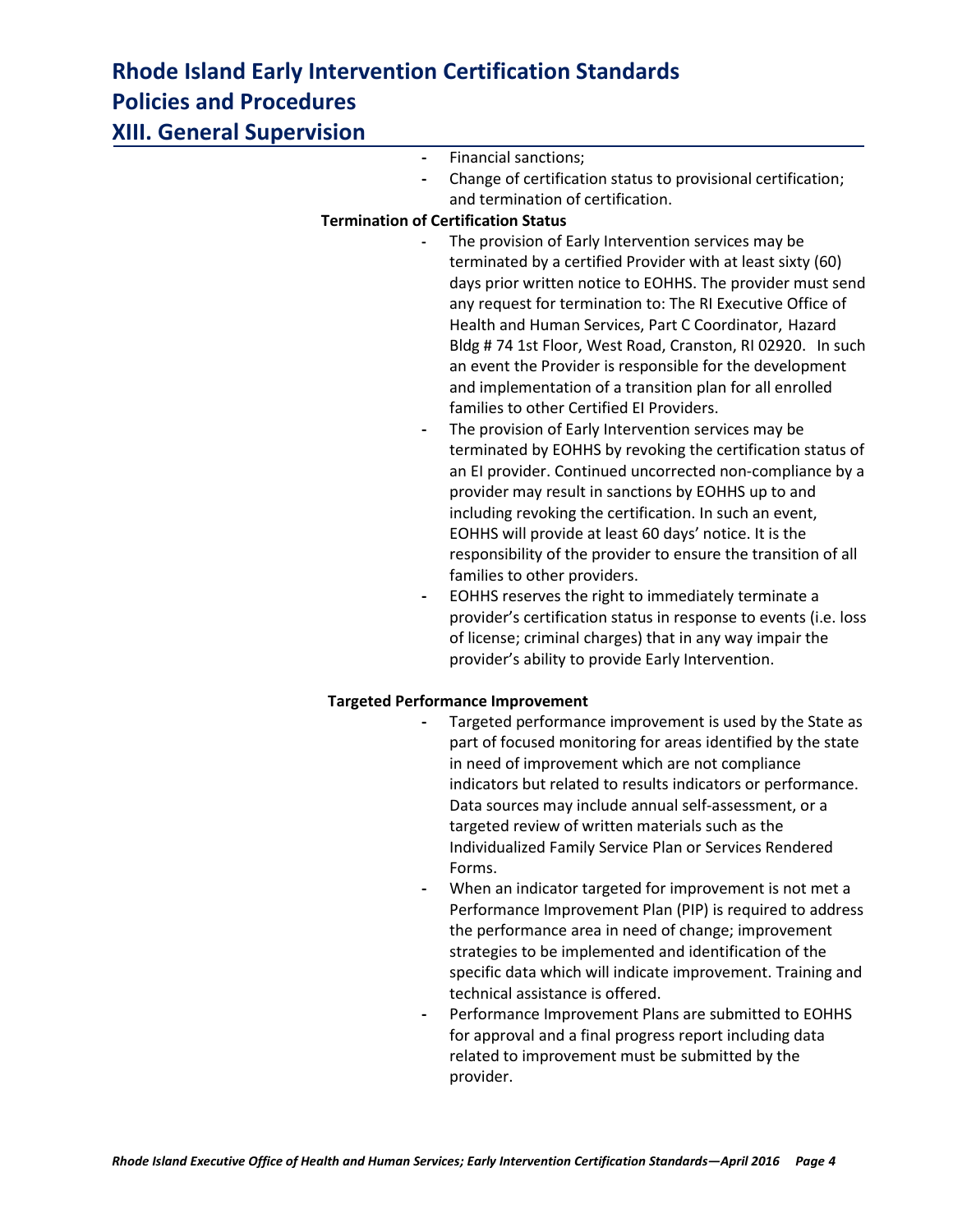## **Rhode Island Early Intervention Determinations**

RI is required to make a determination annually under IDEA (*34 CFR §303.700*) on the performance of each Early Intervention program.

- RI uses the four categories used by the Office of Special Programs (OSEP) in making determinations. These categories include:
	- **-** meets requirements;
	- **-** needs assistance;
	- **-** needs intervention; and
	- **-** needs substantial intervention.
- In making determinations RI must consider:
	- **-** performance on compliance indicators;
	- **-** whether data submitted by Early Intervention programs is valid, reliable, and timely;
	- **-** uncorrected noncompliance from other sources; and
	- **-** any audit findings.
- In making determinations RI may consider:
	- **-** results on performance indicators; and
	- **-** other information
- Each Early Intervention program is informed of their determination by a formal letter, following the completion of focused monitoring visits.
- Enforcement actions are required as listed in IDEA *34 CFR §303.700*. These may include imposing special conditions, development of compliance agreements, requirement of corrective action or program improvement plans, and technical assistance.
- Determinations are made based on statewide data for the review period, information gathered during an on-site focused monitoring visits, and degree of non-compliance.
- Each year upon sufficient federal funding and at the discretion of EOHHS, an annual incentive is provided for certified Early Intervention providers who have received a determination of "Meets Requirements". A Program must have an enrollment of at least 100 children during the period reviewed to be eligible.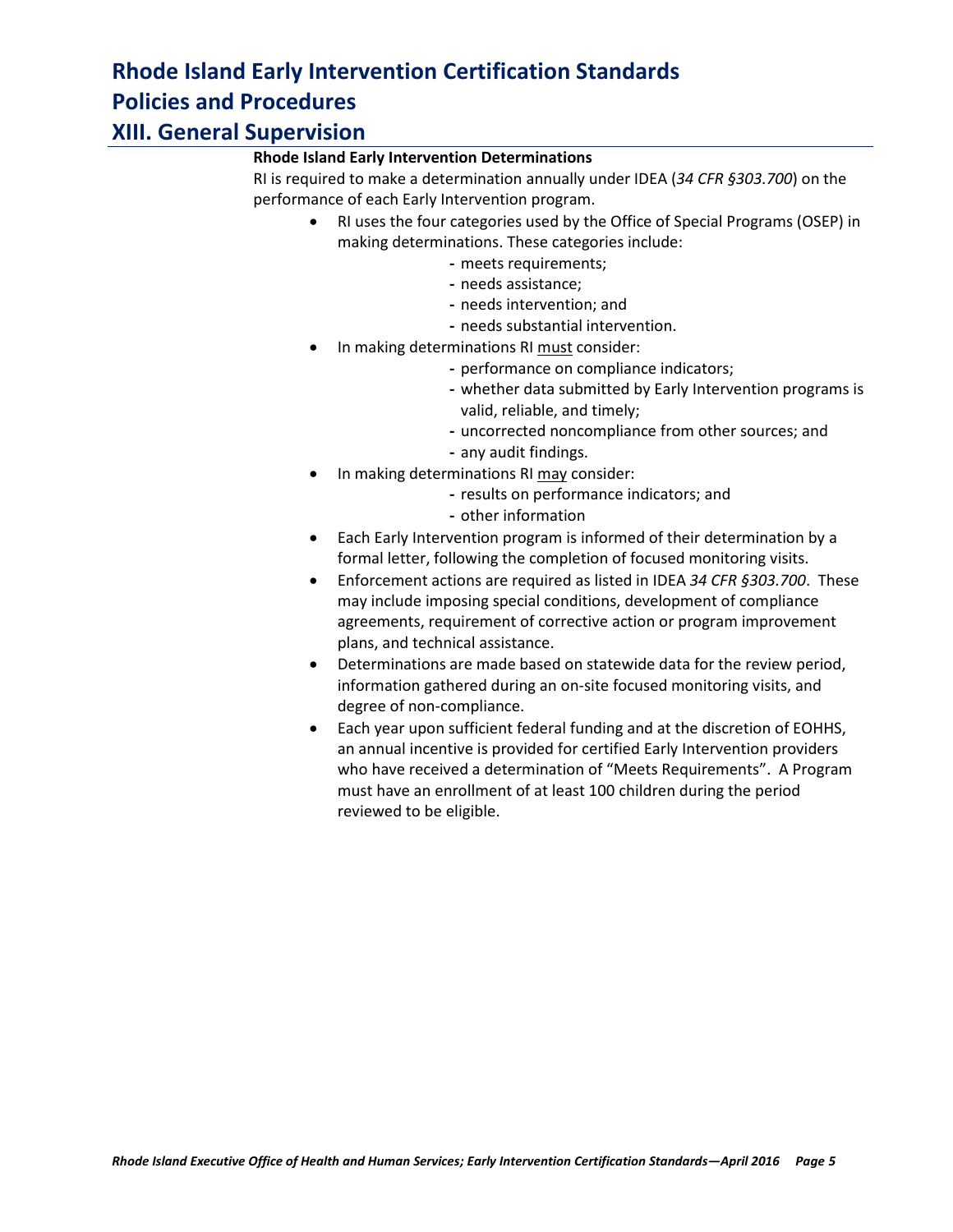# **XIII. General Supervision**

**Rhode Island Early Intervention Determinations**

| Determination                            | Criteria (1) (2)                                                                                                                                                                                                                                                                                                                                                                                   | Enforcement                                                                                                                            |
|------------------------------------------|----------------------------------------------------------------------------------------------------------------------------------------------------------------------------------------------------------------------------------------------------------------------------------------------------------------------------------------------------------------------------------------------------|----------------------------------------------------------------------------------------------------------------------------------------|
| <b>Meets</b><br>Requirements             | Substantial compliance on all compliance<br>indicators and/or significant improvement on all<br>compliance indicators that were not in substantial<br>compliance. Data is considered timely, reliable,<br>and valid. Findings of non-compliance are<br>corrected timely.                                                                                                                           | TA will be provided up on request and a<br>letter of recognition will be sent to<br>provider.                                          |
| <b>Needs Assistance</b>                  | One or two indicators did not meet substantial<br>compliance and/or significant improvement not<br>demonstrated on all compliance indicators that did<br>not meet substantial compliance. Data is<br>considered timely, reliable, and valid. Findings of<br>non-compliance are corrected timely.                                                                                                   | TA will be offered and encouraged to<br>address areas in need of assistance                                                            |
| Needs Assistance<br>(2)                  | 2 <sup>nd</sup> year of needs assistance                                                                                                                                                                                                                                                                                                                                                           | TA will be offered and encouraged to<br>address areas in need of assistance.<br>Submit a report to EOHHS indicating use of<br>TA.      |
| <b>Needs</b><br>Intervention             | Three or more indicators did not meet substantial<br>compliance and/or significant improvement not<br>demonstrated on some compliance indicators.<br>Data may not be considered timely, reliable, and<br>valid. Findings of non-compliance may not be<br>corrected timely. Programs that would fall in NA<br>for the third year will be placed in this category                                    | TA will be required to address areas in<br>need of intervention. Submit a report to<br>EOHHS indicating use of TA.                     |
| <b>Needs</b><br>Intervention (2)         | 2 <sup>nd</sup> year of needs intervention                                                                                                                                                                                                                                                                                                                                                         | TA will be required to address areas in<br>need of intervention                                                                        |
| <b>Needs</b><br>Intervention (3)         | 3rd year of needs intervention                                                                                                                                                                                                                                                                                                                                                                     | Program will be required to adhere to<br>compliance agreement in order to correct<br>the identified area(s) in need of<br>intervention |
| <b>Needs Substantial</b><br>Intervention | Substantial compliance not met for any compliance<br>indicator and significant improvement not<br>demonstrated on any compliance indicator and/or<br>provider unwilling to comply. Data may not be<br>considered timely, reliable, and valid. Findings of<br>non-compliance may not be corrected timely.<br>Programs that would fall in NI for the fourth year<br>will be placed in this category. | Funds to provider will be withheld in whole<br>or part.                                                                                |

(1) Substantial compliance = 90% or greater (2) Significant improvement = see attachment A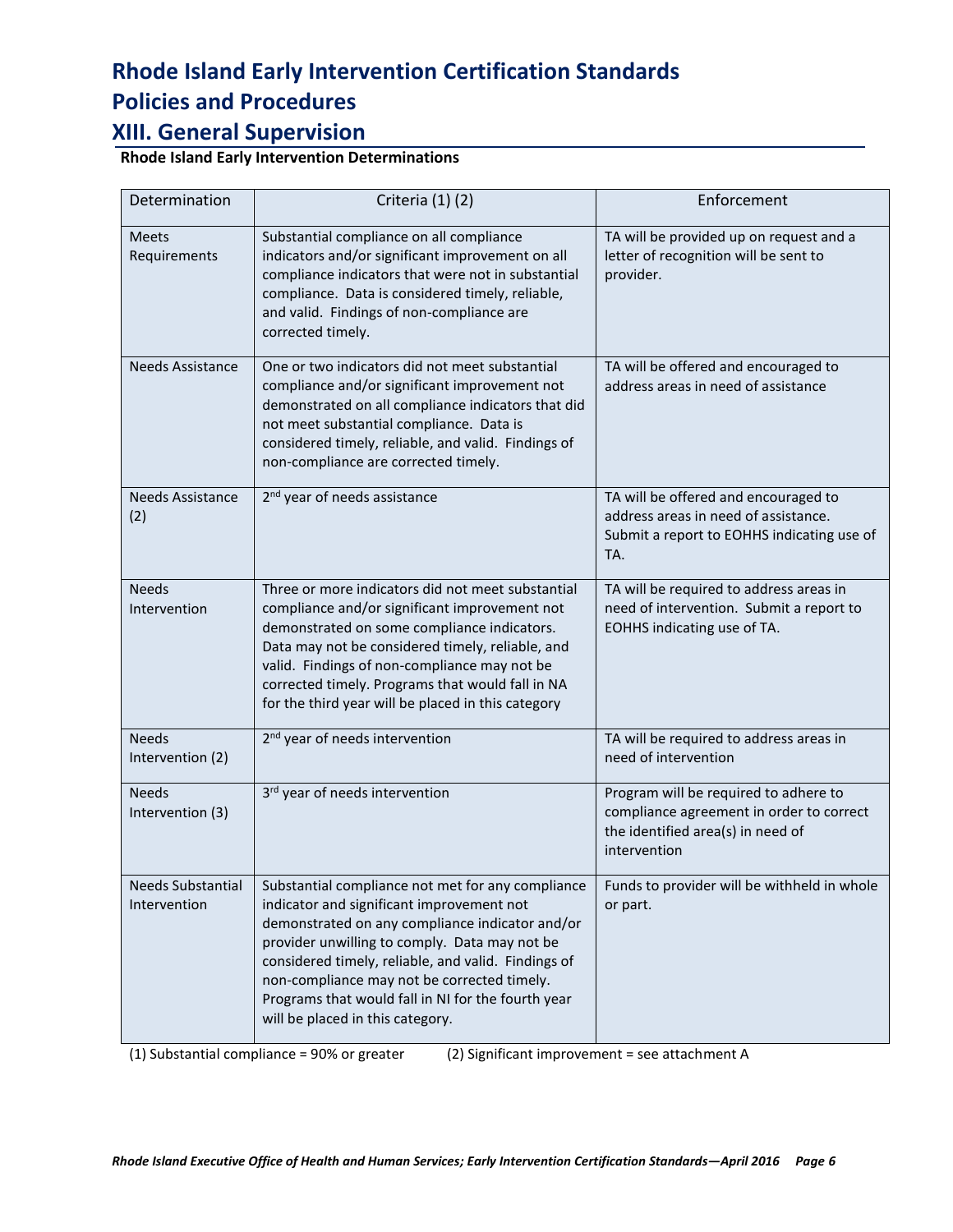### **XIII. General Supervision Targeted Technical Assistance Targeted Technical Assistance** Training and technical assistance is used to ensure implementation of IDEA requirements and implementation of evidence-based practices by local Early Intervention programs. • Rhode Island analyzes data from the Annual Self- Assessment and on site monitoring to develop an annual training and technical assistance plan. The plan outlines statewide technical assistance and training that is directly linked to the SPP/APR and state monitoring indicators, state improvement activities, state monitoring activities, and complaints/disputes. The state provides statewide and individual training and technical assistance based on the plan to local Early Intervention programs in enhancing their performance, correcting noncompliance, and improving results for children and families. Training and technical assistance staff participate in all integrated monitoring activities, review data and monitoring reports to inform the content of training materials and identification of specific programs that need assistance. Technical assistance documents to address training needs discovered through on site monitoring and self-assessment activities and to promote effective and evidence-based EI practices are developed, distributed and posted publically. **Fiscal Management** F**iscal Management** The Rhode Island system of general supervision includes mechanisms to provide oversight in the distribution and use of funds in accordance with federal regulations. Provider reimbursement for EI services must in compliance with the latest version of the *Rhode Island Medical Assistance Claim Reimbursement Guidebook for Early Intervention Services.* • Providers must have an internal quality assurance plan which includes a review process to ensure adherence to billing guidelines. EOHHS uses the state data system to monitor costs of Early Intervention services. The state reviews Early Intervention Services Rendered Forms as a part of focused monitoring and conducts an annual review of billing practices for each certified provider. Program improvement plans are required to correct systemic billing errors. Fiscal resources are directed to areas needing improvement as indicated in the SSP/APR. Early Intervention providers must submit an annual financial report to EOHHS. The report must include income and expenses for the Early Intervention program including Early Intervention program revenue by funding source (by insurance carrier, Medicaid, grants, other (specify) ; Early Intervention expenses include Personnel (by position and FTE); Payroll taxes; benefits; contractors (specify role); general and office expenses; occupancy; transportation, travel, professional development and any other program expenses (specified).

**Complaints Dispute Resolution**  EOHHS monitors complaints/dispute resolution to track issues and identify technical assistance needs of Early Intervention providers and statewide training, or policy needs.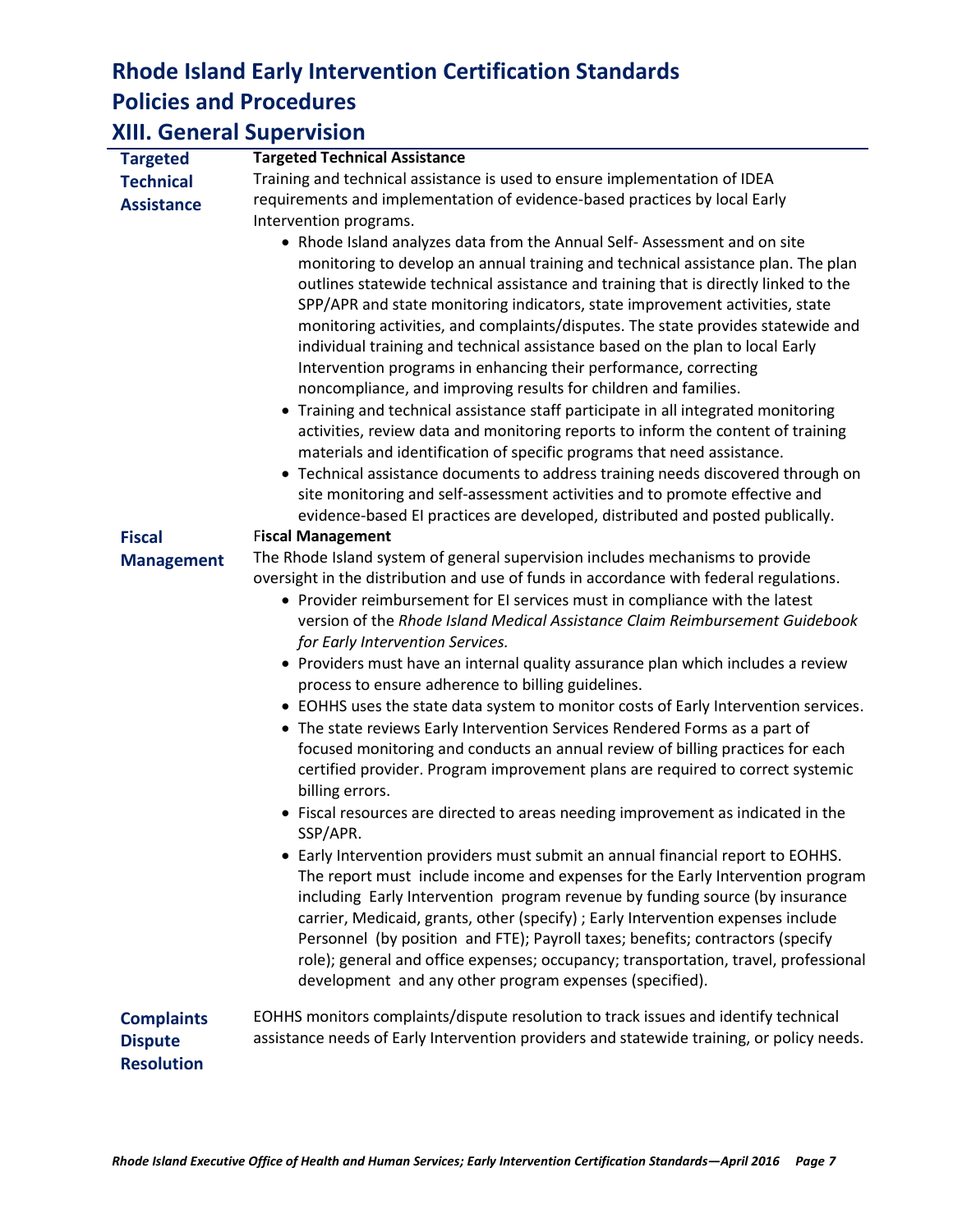## **Attachment A - Significant Improvement Table**

**(For indicators under 90% compliant: Non-compliance must be improved by 50%**

**For indicators at or over 90% compliant: Non-compliance must be improved by 5%)**

|                                             | Percentage<br><b>Points</b> | Por indicators at 01 over 7070 compnant. Four-compnance must be improved by 3707 |                                             | Percentage<br><b>Points</b> |                              | Percentage<br><b>Points</b>                 |           |                                     |
|---------------------------------------------|-----------------------------|----------------------------------------------------------------------------------|---------------------------------------------|-----------------------------|------------------------------|---------------------------------------------|-----------|-------------------------------------|
| <b>Current</b><br><b>Compliance Improve</b> | <b>Needed to</b>            | <b>Next Year's</b><br><b>Target</b>                                              | <b>Current</b><br><b>Compliance Improve</b> | Needed to                   | Next Year's<br><b>Target</b> | <b>Current</b><br><b>Compliance Improve</b> | Needed to | <b>Next Year's</b><br><b>Target</b> |
| 100                                         |                             |                                                                                  |                                             |                             |                              |                                             |           |                                     |
| 99                                          | 1.00%                       | 100.00%                                                                          | 66                                          | 12.00%                      | 78.00%                       | 33                                          | 28.50%    | 61.50%                              |
| 98                                          | 0.10%                       | 98.10%                                                                           | 65                                          | 12.50%                      | 77.50%                       | 32                                          | 29.00%    | 61.00%                              |
| 97                                          | 0.15%                       | 97.15%                                                                           | 64                                          | 13.00%                      | 77.00%                       | 31                                          | 29.50%    | 60.50%                              |
| 96                                          | 0.20%                       | 96.20%                                                                           | 63                                          | 13.50%                      | 76.50%                       | 30                                          | 30.00%    | 60.00%                              |
| 95                                          | 0.25%                       | 95.25%                                                                           | 62                                          | 14.00%                      | 76.00%                       | 29                                          | 30.50%    | 59.50%                              |
| 94                                          | 0.30%                       | 94.30%                                                                           | 61                                          | 14.50%                      | 75.50%                       | 28                                          | 31.00%    | 59.00%                              |
| 93                                          | 0.35%                       | 93.35%                                                                           | 60                                          | 15.00%                      | 75.00%                       | 27                                          | 31.50%    | 58.50%                              |
| 92                                          | 0.40%                       | 92.40%                                                                           | 59                                          | 15.50%                      | 74.50%                       | 26                                          | 32.00%    | 58.00%                              |
| 91                                          | 0.45%                       | 91.45%                                                                           | 58                                          | 16.00%                      | 74.00%                       | 25                                          | 32.50%    | 57.50%                              |
| 90                                          | 0.50%                       | 90.50%                                                                           | 57                                          | 16.50%                      | 73.50%                       | 24                                          | 33.00%    | 57.00%                              |
| 89                                          | 0.50%                       | 89.50%                                                                           | 56                                          | 17.00%                      | 73.00%                       | 23                                          | 33.50%    | 56.50%                              |
| 88                                          | 1.00%                       | 89.00%                                                                           | 55                                          | 17.50%                      | 72.50%                       | 22                                          | 34.00%    | 56.00%                              |
| 87                                          | 1.50%                       | 88.50%                                                                           | 54                                          | 18.00%                      | 72.00%                       | 21                                          | 34.50%    | 55.50%                              |
| 86                                          | 2.00%                       | 88.00%                                                                           | 53                                          | 18.50%                      | 71.50%                       | 20                                          | 35.00%    | 55.00%                              |
| 85                                          | 2.50%                       | 87.50%                                                                           | 52                                          | 19.00%                      | 71.00%                       | 19                                          | 35.50%    | 54.50%                              |
| 84                                          | 3.00%                       | 87.00%                                                                           | 51                                          | 19.50%                      | 70.50%                       | 18                                          | 36.00%    | 54.00%                              |
| 83                                          | 3.50%                       | 86.50%                                                                           | 50                                          | 20.00%                      | 70.00%                       | 17                                          | 36.50%    | 53.50%                              |
| 82                                          | 4.00%                       | 86.00%                                                                           | 49                                          | 20.50%                      | 69.50%                       | 16                                          | 37.00%    | 53.00%                              |
| 81                                          | 4.50%                       | 85.50%                                                                           | 48                                          | 21.00%                      | 69.00%                       | 15                                          | 37.50%    | 52.50%                              |
| 80                                          | 5.00%                       | 85.00%                                                                           | 47                                          | 21.50%                      | 68.50%                       | 14                                          | 38.00%    | 52.00%                              |
| 79                                          | 5.50%                       | 84.50%                                                                           | 46                                          | 22.00%                      | 68.00%                       | 13                                          | 38.50%    | 51.50%                              |
| 78                                          | 6.00%                       | 84.00%                                                                           | 45                                          | 22.50%                      | 67.50%                       | 12                                          | 39.00%    | 51.00%                              |
| $77 \,$                                     | 6.50%                       | 83.50%                                                                           | 44                                          | 23.00%                      | 67.00%                       | 11                                          | 39.50%    | 50.50%                              |
| 76                                          | 7.00%                       | 83.00%                                                                           | 43                                          | 23.50%                      | 66.50%                       | 10                                          | 40.00%    | 50.00%                              |
| 75                                          | 7.50%                       | 82.50%                                                                           | 42                                          | 24.00%                      | 66.00%                       | 9                                           | 40.50%    | 49.50%                              |
| 74                                          | 8.00%                       | 82.00%                                                                           | 41                                          | 24.50%                      | 65.50%                       | 8                                           | 41.00%    | 49.00%                              |
| 73                                          | 8.50%                       | 81.50%                                                                           | 40                                          | 25.00%                      | 65.00%                       | $\boldsymbol{7}$                            | 41.50%    | 48.50%                              |
| 72                                          | 9.00%                       | 81.00%                                                                           | 39                                          | 25.50%                      | 64.50%                       | 6                                           | 42.00%    | 48.00%                              |
| 71                                          | 9.50%                       | 80.50%                                                                           | 38                                          | 26.00%                      | 64.00%                       | 5                                           | 42.50%    | 47.50%                              |
| 70                                          | 10.00%                      | 80.00%                                                                           | 37                                          | 26.50%                      | 63.50%                       | 4                                           | 43.00%    | 47.00%                              |
| 69                                          | 10.50%                      | 79.50%                                                                           | 36                                          | 27.00%                      | 63.00%                       | $\mathfrak{Z}$                              | 43.50%    | 46.50%                              |